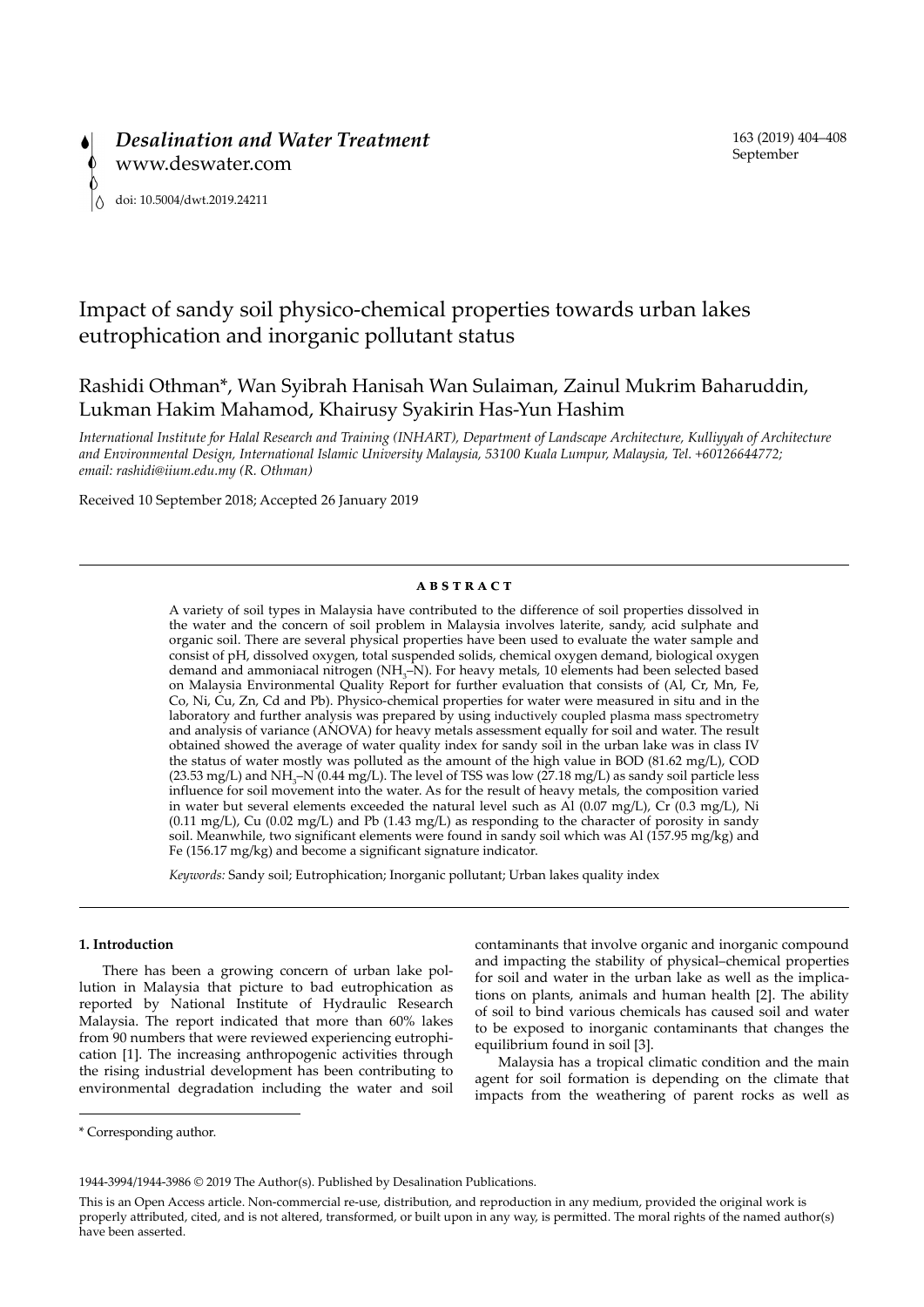chemical weathering that formatting types of soil in as a result sandy is one of the residual from weathering process in soil formatting [4]. The anxieties from soil and water contaminants have the negative effects on the plant's growth [5] in responding to the porosity of sandy soil that allowed excessive of nutrients to the lake due to run off from the land. Equally important, the negative effect of inorganic compounds that were emitted to the water from the soil as for transmitted agent from human activities and contaminated to the top layer of the soil ranging between 2 and 5 cm depth and bother the food chain in the soil as well as in water body nearby [6].

Thus, the study on the impact of sandy soil towards urban lakes will focus on the soil physico-chemical properties and inorganic pollutants status for 10 selected urban lakes in Peninsular Malaysia.

#### **2. Materials and methods**

#### *2.1. Study area and sampling design*

Most of the area was constructed as ex-mining land area. The samples were collected at 10 points from each site for water from the lake and soil at surrounding the lake. Accordingly, 100 samples were collected for the whole assessment.

- • *S1*: Tasik Puteri Bukit Besi, Terengganu (4°43′57.8″N 103°11′30.3″E)
- • *S2*: West Lake Kampar, Perak (4.332584, 101.138062)
- • *S3*: Tasik Malin Nawar, Perak (4°21′05.9″N 101°06′26.1″E)
- 54: Tasik Rakan Muda Kampar, Perak (4°18'31.0"N 101°08′38.5″E)
- • *S5*: Tasik Temoh Kampar, Perak (4°14′11.6″N 101°12′03.3″E)
- • *S6*: Tasik UTP Tronoh, Perak (4°23′02.2″N 100°58′42.9″E)
- 57: Bandar University Lake Ville Tronoh, Perak (4°21'26.5"N 100°58′53.1″E)
- 58: Tasik Unisel Rawang, Selangor (A) (3°24'54.2"N 101°26′28.3″E)
- 59: Tasik Unisel Rawang, Selangor (B) (3°24'53.7"N 101°26′20.6″E)
- 510: Tasik Unisel Rawang, Selangor (C) (3°25'26.7"N 101°27′00.3″E)

## *2.2. Water sampling preparation*

Based on the Environmental Quality Report published by the Department of Environment, water quality assessment was evaluated based on six physico-chemical measuring tools, namely pH, dissolved oxygen (DO), biological oxygen demand (BOD) and chemical oxygen demand (COD), total suspended solids (TSS) and ammoniacal nitrogen  $(NH<sub>3</sub>-N)$ . The water sample was collected 10 cm depth from the water surface for a total of 100 samples from 10 different areas of urban lakes at sandy soil land area [7]. There is 10 point of water sampling collected for each lake from March to April and the characteristic of water bodies should be stagnant that called as a lake or reservoir. The analysis of heavy metals was conducted by digesting 45 mL water sample with 5 mL nitric acid 65% in a closed vessel of microwave digester D start at 1,500 W maximum power for 10 vessels for 20 min heating before further analysis with inductively coupled plasma mass spectrometry (ICP-MS).

### *2.3. Soil sampling and preparation*

For soils sampling the same location were used at 10 selected points and the distance was 1 m from the lakeside with 30 cm depth. The sample was homogenized in one container before the next process. In the laboratory, the sample was air-dried at 60°C and sieve at 2.0 mm after ground for further dry pH, organic carbon (OC) and cation exchange capacity (CEC) analysis. 0.5 g of soil samples were accurately weighed into a container made of PFA perfluoroalkoxy polymer and digested through a microwave digestion system using the digestion method as detailed in Method US EPA 3051. Dried and the ground sample was mixed with 10 mL of concentrated nitric acid ( $HNO<sub>3</sub>$  65%) and digested. Acid was added for each soil samples and then the digestion tubes were placed in a rotor segment by using a torque wrench. The segments were inserted into the microwave cavity and connected with the temperature sensor. The mixture temperature was adjusted to ±175°C and 1,500 Watt of maximum power for 35 min using Microwave Digestion Ethos D. The complete solution was then used for further analysis of heavy metals (Al, Cr, Mn, Fe, Co, Ni, Cu, Zn, Cd and Pb) content in soil by using ICP-MS.

## **3. Results**

#### *3.1. Physico-chemical properties analysis*

The texture fraction of soil sample is shown in Table 1. The highest fraction of soil texture for the overall sample was coarse sand, which ranged from 17% to 86% and followed by fine sand 5%–43%. For clay, the ranges were between 9% and 25% and for silt the ranged from 1% to 19%. Hence, the average for all samples was dominant by coarse sand and fine sand that cover 82.5% for both. Further analysis was conducted for dry pH, OC, CEC and calcium and found most of the average of pH were acidic with ranged between 4.37 and 6.66. The percentages of OC were very low as average was only 0.33% and same goes to CEC with average value only 3.09 mol/kg. Meanwhile, the value of calcium found varied in ranged between 0.01 and 10.06 mg/kg and as the average of 0.28 mg/kg.

Other than that, physico-chemical analysis for water in urban lake shows a significant result as referred to Table 2 on six parameters for BOD with average value 82.62 mg/L, COD (23.52 mg/L) and  $NH<sub>3</sub>-N$  (0.44 mg/L). The level of TSS was very low with value 27.18 mg/L as sandy soil particle less influence for soil movement into the water. The overall pH of the water was found in acidic with an average 5.91 and percentage of saturation dissolved oxygen average was 13.09 mg/L.

## *3.2. Heavy metals analysis in the urban lake at sandy soil land area*

The result of heavy metals analysis from ICP-MS showed several elements as presented in Table 3 were identified as an indicator for water assessment in a sandy soil area. The significant elements that were found consist of Cr (0.3 mg/L), Al (0.07 mg/L), Pb (1.43 mg/L), Ni (0.11 mg/L) and Cu (0.02 mg/L). Meanwhile, the concentration of heavy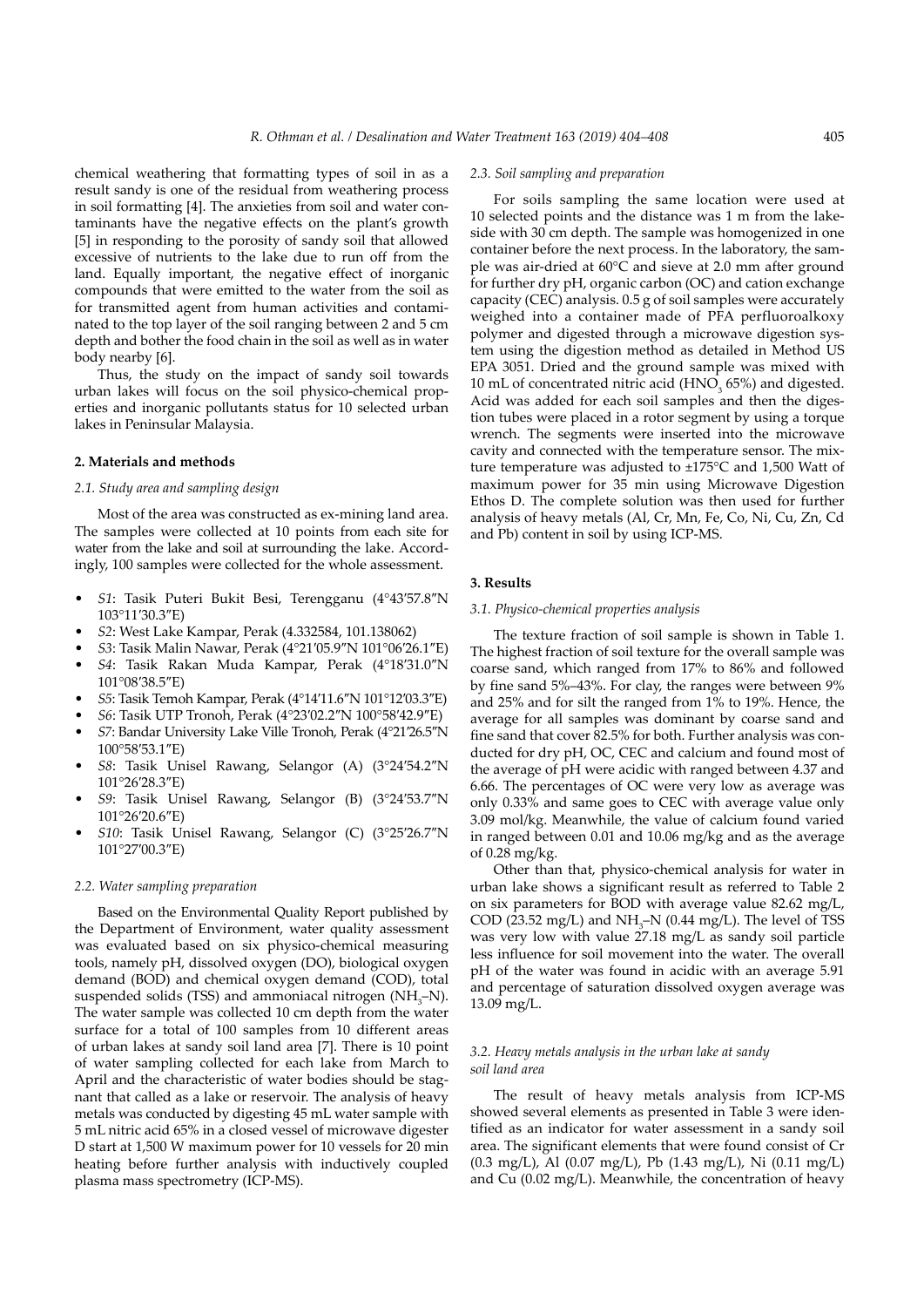| Location           | Dry<br>pH | <b>OC</b><br>(mg/L) | <b>CEC</b><br>(mol/kg) | Ca<br>(mg/kg) | Coarse<br>sand $(\%)$ | Fine<br>sand $(\% )$ | Silt<br>$(\%)$ | Clay<br>$(\%)$ |
|--------------------|-----------|---------------------|------------------------|---------------|-----------------------|----------------------|----------------|----------------|
| S <sub>1</sub>     | 5.13      | 0.97                | 10.06                  | 1.07          | 17                    | 43                   | 19             | 25             |
| S <sub>2</sub>     | 6.59      | 0.59                | 0.83                   | 1.54          | 50                    | 24                   | 8              | 24             |
| S <sub>3</sub>     | 6.52      | 0.25                | 0.83                   | 0.06          | 69                    | 26                   | 1              | 9              |
| S <sub>4</sub>     | 6.03      | 1.06                | 4.68                   |               | 60                    | 22                   | 6              | 17             |
| S <sub>5</sub>     | 6.66      | 0.21                | 3.72                   | 0.01          | 62                    | 19                   | 8              | 14             |
| S <sub>6</sub>     | 6.48      | 0.27                | 1.36                   |               | 60                    | 31                   | $\overline{2}$ | 11             |
| S7                 | 5.27      | 0.2                 | 1.33                   | 0.01          | 73                    | 22                   | 1              | 9              |
| S <sub>8</sub>     | 4.53      | 0.11                | 1.79                   | 0.02          | 61                    | 23                   | 7              | 14             |
| S <sub>9</sub>     | 4.37      | 0.45                | 4.28                   | 0.05          | 48                    | 24                   | 12             | 19             |
| S <sub>10</sub>    | 4.45      | 0.36                | 2.03                   | 0.02          | 86                    | 5                    | $\overline{4}$ | 12             |
| Mean               | 5.6       | 0.45                | 3.09                   | 0.28          | 58.6                  | 23.9                 | 6.8            | 15.4           |
| Standard deviation | 0.96      | 0.33                | 2.83                   | 0.55          | 18.27                 | 9.48                 | 5.55           | 5.76           |

Table 1 Distribution of soil physico-chemical properties for sandy soil

Table 2

Physico-chemical analysis on water for sandy soil

| Loc             | pH                | DO(mg/L)          | $BOD$ (mg/L)        | $COD$ (mg/L)       | TSS(mg/L)          | $NH3-N$ (mg/L)   | <b>WOI Class</b> |
|-----------------|-------------------|-------------------|---------------------|--------------------|--------------------|------------------|------------------|
| S <sub>1</sub>  | $4.5 \pm 0.12$    | $35.88 \pm 10.18$ | $44.16 \pm 3.72$    | $\Omega$           | $2.28 \pm 1.81$    | $0.38 \pm 0$     | Class III        |
| S <sub>2</sub>  | $6.61 \pm 0.17$   | $17.9 \pm 3.83$   | $69.57 \pm 2.48$    | $22.67 \pm 6.81$   | $38.46 \pm 1.82$   | $0.95 \pm 1.86$  | Class IV         |
| S <sub>3</sub>  | $6.68 \pm 0.17$   | $13.54 \pm 2.85$  | $68.21 \pm 2.06$    | $27.67 \pm 2.08$   | $185.11 \pm 3.48$  | $0.8 \pm 0.06$   | Class IV         |
| S4              | $6.28 \pm 0.18$   | $10.27 \pm 3.46$  | $73.11 \pm 2.95$    | $1.33 \pm 2.3$     | $11 \pm 1.22$      | $0.75 \pm 0.19$  | Class IV         |
| S <sub>5</sub>  | $7.2 \pm 0.15$    | $20.1 \pm 4.41$   | $71.14 + 1$         | $2.33 \pm 4.04$    | $3.7 \pm 1.67$     | $0.28 \pm 0.01$  | Class III        |
| S6              | $6.57 \pm 0.23$   | $4.77 \pm 1.6$    | $94.89 \pm 8.71$    | $14.33 \pm 2.52$   | $162.74 \pm 4.89$  | $0.12 \pm 0.1$   | Class IV         |
| S7              | $6.58 \pm 0.32$   | $5.32 \pm 1.14$   | $96.49 \pm 8.96$    | $14 \pm 4.36$      | $5.64 \pm 1.14$    | $0.28 \pm 0$     | Class IV         |
| S8              | $4.57 \pm 0.47$   | $5.48 \pm 0.33$   | $121.39 \pm 15.65$  | $41 \pm 7$         | $5.13 \pm 0.92$    | $0.14 \pm 0.11$  | Class IV         |
| S9              | $4.67 \pm 0.32$   | $7.03 \pm 0.53$   | $88.61 \pm 10.81$   | $34.67 \pm 10.79$  | $13.04 \pm 1.79$   | $0.24 \pm 0.05$  | Class IV         |
| S <sub>10</sub> | $5.87 \pm 0.06$   | $4.47 \pm 0.29$   | $88.61 \pm 10.81$   | $77.33 \pm 6.51$   | $1.16 \pm 1.02$    | $0.42 \pm 0.09$  | Class IV         |
| Average         | $5.91 \pm 0.98^*$ | $13.09 \pm 9.86*$ | $81.62 \pm 21.05^*$ | $23.53 \pm 23.6^*$ | $27.18 \pm 56.54*$ | $0.44 \pm 0.29*$ | Class IV         |

\*Analysis of variance (ANOVA *p* < 0.0001).

WQI = Water quality index, Class I = Conservation of natural environment (Water Supply I: Practically no treatment necessary, Fishery I: Vey sensitive aquatic species), Class IIA = (Water Supply II: Conventional treatment required, Fishery II: Sensitive aquatic species), Class IIB = Recreational use with body contact, Class III: (Water Supply III; Extensive treatment required, Fishery III: Common of economic value and tolerant species, livestock drinking), Class  $IV = Irrigation$ , Class  $V = None$  of the above.

metals elements was found higher in soil sample was in Al  $(157.95 \text{ mg/kg})$  and Fe  $(156.17 \text{ mg/kg})$  as showed in Table 4.

## **4. Discussion**

## *4.1. Impact of sandy soil physico-chemical properties towards urban lake eutrophication*

As shown in the analysis above, the value of soil pH and OC plays a vital role in the determination of water quality classification in an urban lake. The result showed that most of the soil sample were acidic and it probably as a result of CEC activity [8]. However, the soil fractions of CEC for sandy soil were in range as compared with the result [3]. For instance, the character of sandy soil that often by lower carbon and high concentration of alkyl influences the soil movements and indirectly impact the pH of the water and the DO that was found very low. The percentage of clay and organic matter has impacted the velocity of water draining to the lake as the soil cannot retain so much water [9] and it was impacted the result of TSS in urban lake by measuring the solid matter suspended in water that consist of organic and inorganic material and waste [10].

Another factor that influences the low pH in water in all selected sandy urban lake area is the land use changes such as ex-mining as similar occurred at most of the site [5]. The reflection of the low value of pH in water indicates the high value in COD and BOD as appeared in the result above. It is also interconnected to the DO% saturation to the value of BOD [11]. On top of that, another significant source of eutrophication was the value of  $NH<sub>3</sub>-N$  [12]. The analysis of data found that the value of  $NH<sub>3</sub>-N$  has affected the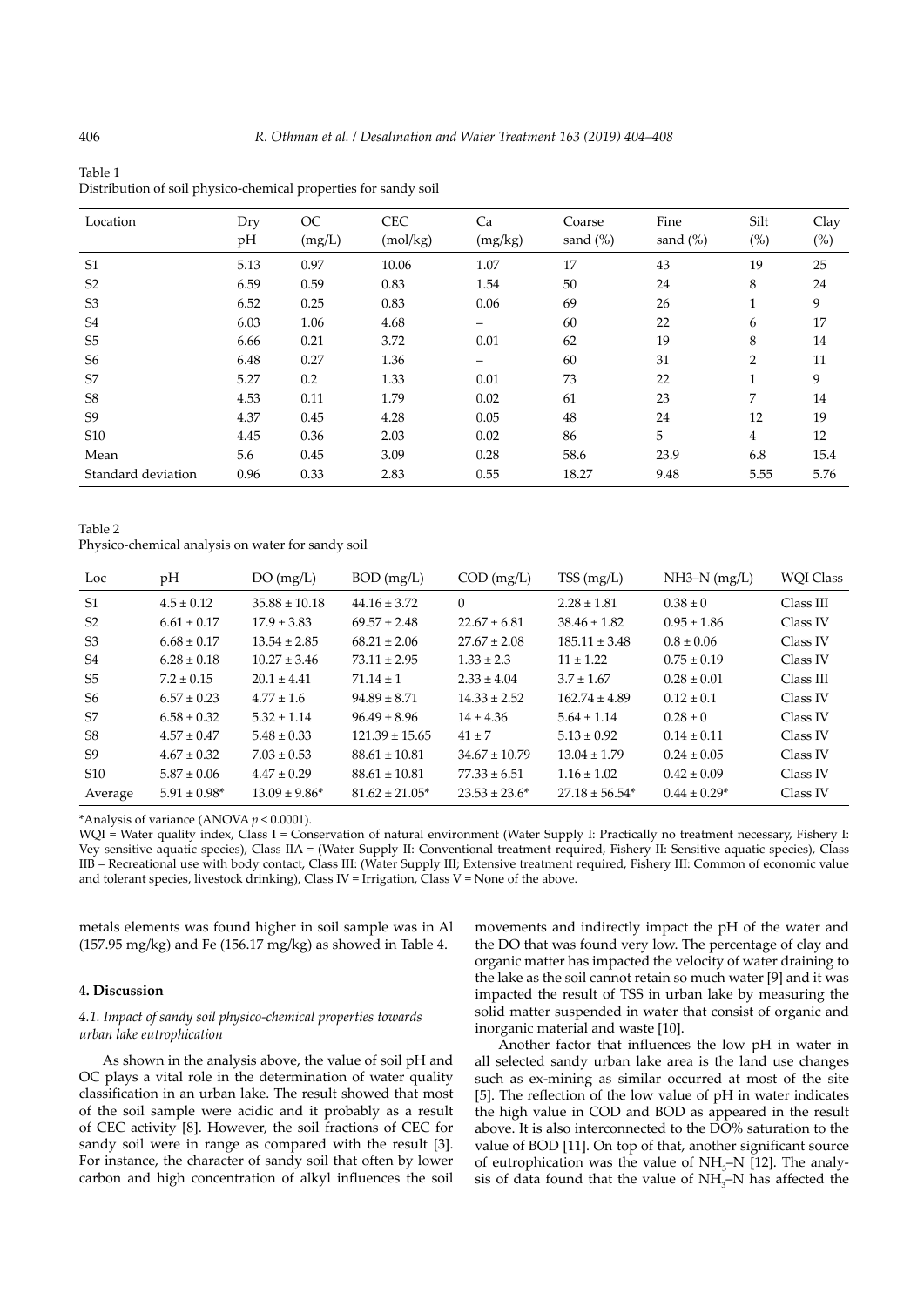| Area               | Al      | Cr      | Mn                | Fe      | Co      | Ni      | Cu                       | Zn      | Cd      | Pb      |
|--------------------|---------|---------|-------------------|---------|---------|---------|--------------------------|---------|---------|---------|
|                    | (mg/L)  | (mg/L)  | (mg/L)            | (mg/L)  | (mg/L)  | (mg/L)  | (mg/L)                   | (mg/L)  | (mg/L)  | (mg/L)  |
| S <sub>1</sub>     |         |         | -                 |         |         | —       |                          |         |         |         |
| S <sub>2</sub>     | 0.02    | -       | 0.02              | 0.06    | —       | —       | $\overline{\phantom{m}}$ | 0.01    |         |         |
| S <sub>3</sub>     | 0.02    | -       | 0.05              | 0.23    | -       | —       | —                        | 0.01    |         |         |
| S <sub>4</sub>     | 0.03    |         | 0.01              | 0.13    | -       | -       | —                        | 0.02    |         |         |
| S <sub>5</sub>     |         |         | 0.01              | 0.01    |         |         |                          | 0.01    |         |         |
| S <sub>6</sub>     |         | —       | $\qquad \qquad -$ | 0.02    | -       | -       | —                        | —       |         |         |
| S7                 | 0.54    | 2.90    | 0.30              | 0.44    | 0.12    | 1.00    | 0.23                     | 0.19    | 0.55    | 14.26   |
| S8                 | -       | 0.03    | 0.01              | 0.31    | -       | 0.02    | -                        |         |         |         |
| S <sub>9</sub>     | 0.03    | 0.03    | 0.01              | 0.32    | -       | 0.02    | —                        | 0.01    |         |         |
| S <sub>10</sub>    | 0.03    | 0.03    | 0.01              | 0.32    | —       | 0.02    |                          | 0.01    |         |         |
| Mean               | $0.07*$ | $0.30*$ | $0.04*$           | $0.18*$ | $0.01*$ | $0.11*$ | $0.02*$                  | $0.03*$ | $0.06*$ | $1.43*$ |
| Standard deviation | 0.17    | 0.91    | 0.09              | 0.16    | 0.04    | 0.31    | 0.07                     | 0.06    | 0.17    | 4.51    |
| Class              | IV      | V       | т<br>1            |         |         | Ш       | IIA/IIB                  | Ι       | Ι       | IV      |

Table 3 Analysis of heavy metals concentration for water at a sandy soil area

\*Analysis of variance (ANOVA *p* < 0.0001)

Table 4 Analysis of heavy metals concentration for soil at sandy land area

| Area               | Al      | Cr      | Mn      | Fe       | Co                       | Ni                       | Cu                       | Zn      | C <sub>d</sub>           | Pb      |
|--------------------|---------|---------|---------|----------|--------------------------|--------------------------|--------------------------|---------|--------------------------|---------|
|                    | mg/kg   | mg/kg   | mg/kg   | mg/kg    | mg/kg                    | mg/kg                    | mg/kg                    | mg/kg   | mg/kg                    | mg/kg   |
| S <sub>1</sub>     | 232.72  | 0.46    | 1.60    | 1,010.66 | 0.03                     | 0.43                     | 0.34                     | 2.05    | —                        | 0.16    |
| S <sub>2</sub>     | 548.91  | 0.09    | 1.93    | 156.49   | 0.06                     | 0.97                     | 0.19                     | 2.23    | 0.03                     | 0.83    |
| S <sub>3</sub>     | 212.80  | 0.31    | 0.41    | 20.46    | 0.01                     | 0.31                     | 0.01                     | 1.32    | -                        | 0.21    |
| S <sub>4</sub>     | 9.38    | 0.01    | 0.03    | 3.86     | $\overline{\phantom{0}}$ | 0.01                     |                          | 0.02    | -                        | 0.00    |
| S <sub>5</sub>     | 22.10   | -       | 0.09    | 5.50     | —                        | 0.01                     | $\overline{\phantom{0}}$ | -       | -                        | 0.00    |
| S <sub>6</sub>     | 23.33   | 0.05    | 0.06    | 8.14     | —                        | 0.01                     |                          | 0.08    | -                        | 0.01    |
| S7                 | 8.18    | 0.03    | 0.02    | 3.83     | $\overline{\phantom{0}}$ | 0.04                     |                          | 0.01    | -                        | 0.00    |
| S <sub>8</sub>     | 47.88   | 0.24    | 0.22    | 48.49    | —                        | 0.27                     | 0.11                     | 0.35    |                          | 0.06    |
| S <sub>9</sub>     | 302.85  | 0.04    | 1.29    | 274.22   | 0.03                     | $\overline{\phantom{0}}$ | 0.07                     | 0.26    | -                        | 0.22    |
| S <sub>10</sub>    | 171.40  | -       | 0.25    | 30.05    | 0.00                     | 0.02                     | 0.04                     | 0.11    | $\overline{\phantom{0}}$ | 0.11    |
| Mean               | 157.95* | $0.12*$ | $0.59*$ | 156.17*  | $0.01*$                  | $0.21*$                  | $0.08*$                  | $0.64*$ | -                        | $0.16*$ |
| Standard deviation | 175.06  | 0.16    | 0.73    | 312.88   | 0.02                     | 0.31                     | 0.11                     | 0.88    | 0.01                     | 0.25    |

\*Analysis of variance (ANOVA *p* < 0.0001).

classification of water quality in most of the sample. Besides, the analysis of calcium content in a soil sample is low as a result of reaching saturation levels that affected from evaporation process or other human activities [13]. Hence, the value of physico-chemical properties from soil and water can indicate the status of urban lake pollutants.

## *4.2. Impact of sandy soil physico-chemical properties towards inorganic pollutant status*

Heavy metals compound is one of the components from inorganic pollutants as impacted by anthropogenic activities by human to the environments and the high solubility in water ecosystem will harm a living organism [14]. Heavy metals were known as trace elements in water that should be present in small concentration and an excessive amount

may cause unsuitable for human use and toxicity for other living things [15]. Based on the assessment of heavy metals analysis by using ICP-MS and the comparison between the water quality index (WQI) statuses, the highest status of heavy metals content in water was Cr that was placed under the class V and followed Al and Pb placed under class IV. The other two elements that were a concern were Ni and Zn that were placed under the class IIA/B. All five elements have impacted the water quality in the urban lake and the status was out of natural range for water quality. The loading of three elements which were Cr, Cu and Ni in water were in agreement in another study that discovered the deciphering heavy metal contamination in soils of a granitic of southern India that was caused by anthropogenic activities and the land use changes that influence the solubility, toxicity as well as mobility of heavy metals [16]. The worse heavy metals